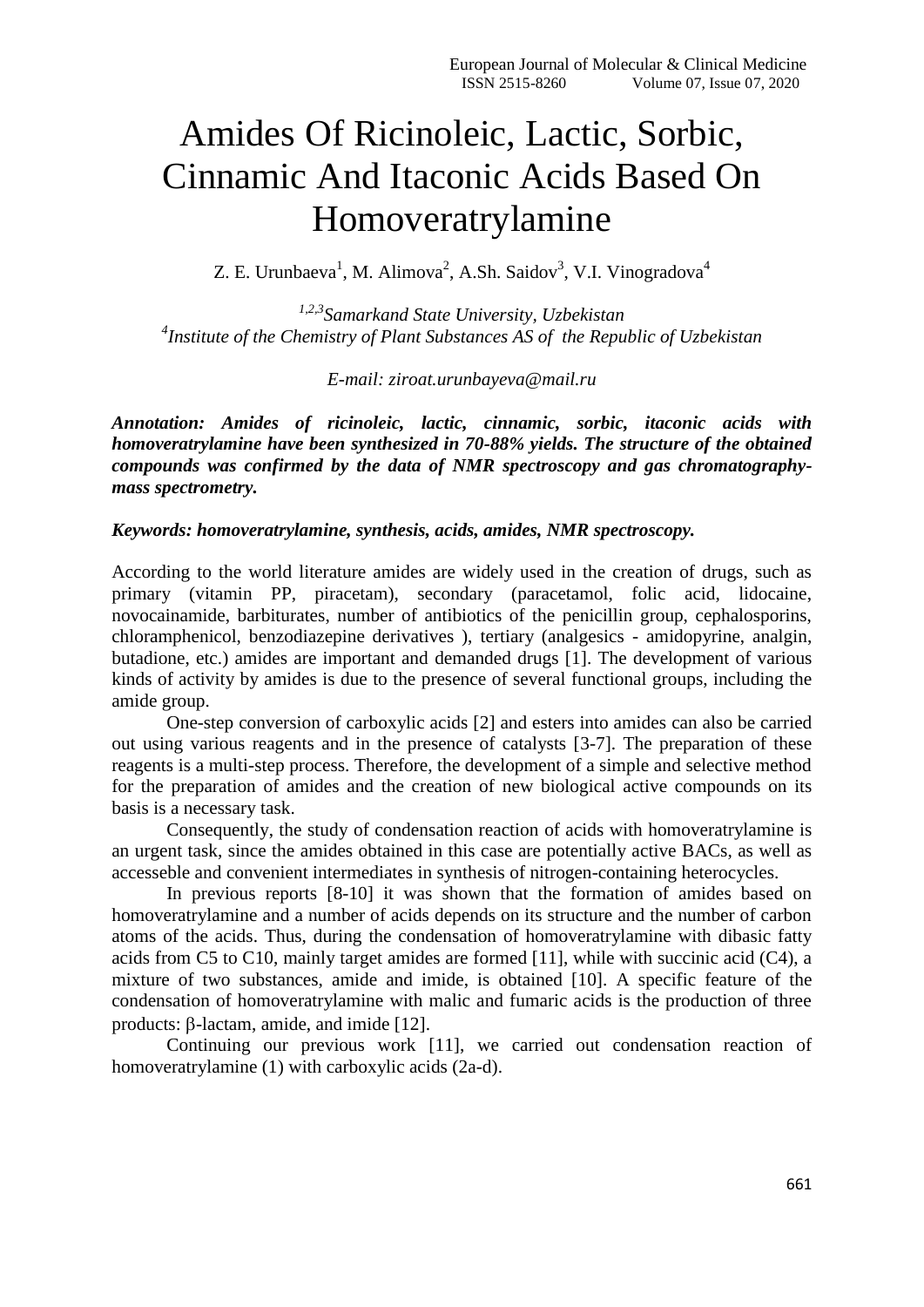

The reactions with ricinoleic (2a), lactic (2b), cinnamic (2c), and sorbic (2d) acids proceeded with the formation of target amides 3a-d in 70-86% yields. Whereas heating **1** with itaconic acid (**4**) led to the formation of N, 1-bis (3,4-dimethoxyphenylethyl)-2 oxopyrrolidine-3-carboxyamide **5** (88%) and **6** (6%). Diamide **6** was prepared in 60% yield using itaconic acid dichloroanhydride.



Due to the double bond location in the itaconic acid molecule, it is considered active in relation to its isomers (citraconic and mesoconic acids). Because of the high density of the electron pair in the double bond of acid molecule and its redistribution, the probability of the formation of a cyclic product in the presence of homoveratrylamine increases. When the reaction mixture is heated to 180°C, product 5 is formed due to breaking of the double bond, and at room temperature in the presence of itaconic acid dichloride, product 6 is mainly formed.

662 The structure of the synthesized amides was established based on the data of mass spectra and  ${}^{1}H$  and  $C^{13}$  NMR. In the mass spectrum of all amides, the characteristic peak is the peak of the molecular ion m / z M +. In the  ${}^{1}H$  NMR spectrum of all amides, the signals from aromatic protons of 1,3,4 - substituted  $\beta$ -phenylethylamine appear in the 6.65 - 6.77 ppm range. The H-5 proton is observed at  $6.73$  (3a),  $6.76$  ppm (3b and 3c),  $6.70$  (5) in the form of a doublet with CSCR  $J = 8.0 - 8.6$  Hz. The H-6 protons of the aromatic ring resonate as doublet of the doublets at 6.69 ppm.  $(J = 1.6 - 2.0 \text{ Hz and } 8.0 - 8.6 \text{ Hz})$ , and H-2 - at 6.70 ppm. (doublet with  $J = 1.6-2.0$  Hz). In compounds 3a and 5, these signals are overlapped. The signals from the β-methylene group (-CH2-) appear as a two-proton quartet (for 3а at 3.42 ppm  $J = 6.7$ ; for 3b at 4.17 ppm; for 3d, one-proton quartets at 3.94, 4.11 ppm) or multiplet (3b, 3.57 ppm), the α-methylene group resonates in a stronger field as a two-proton triplet at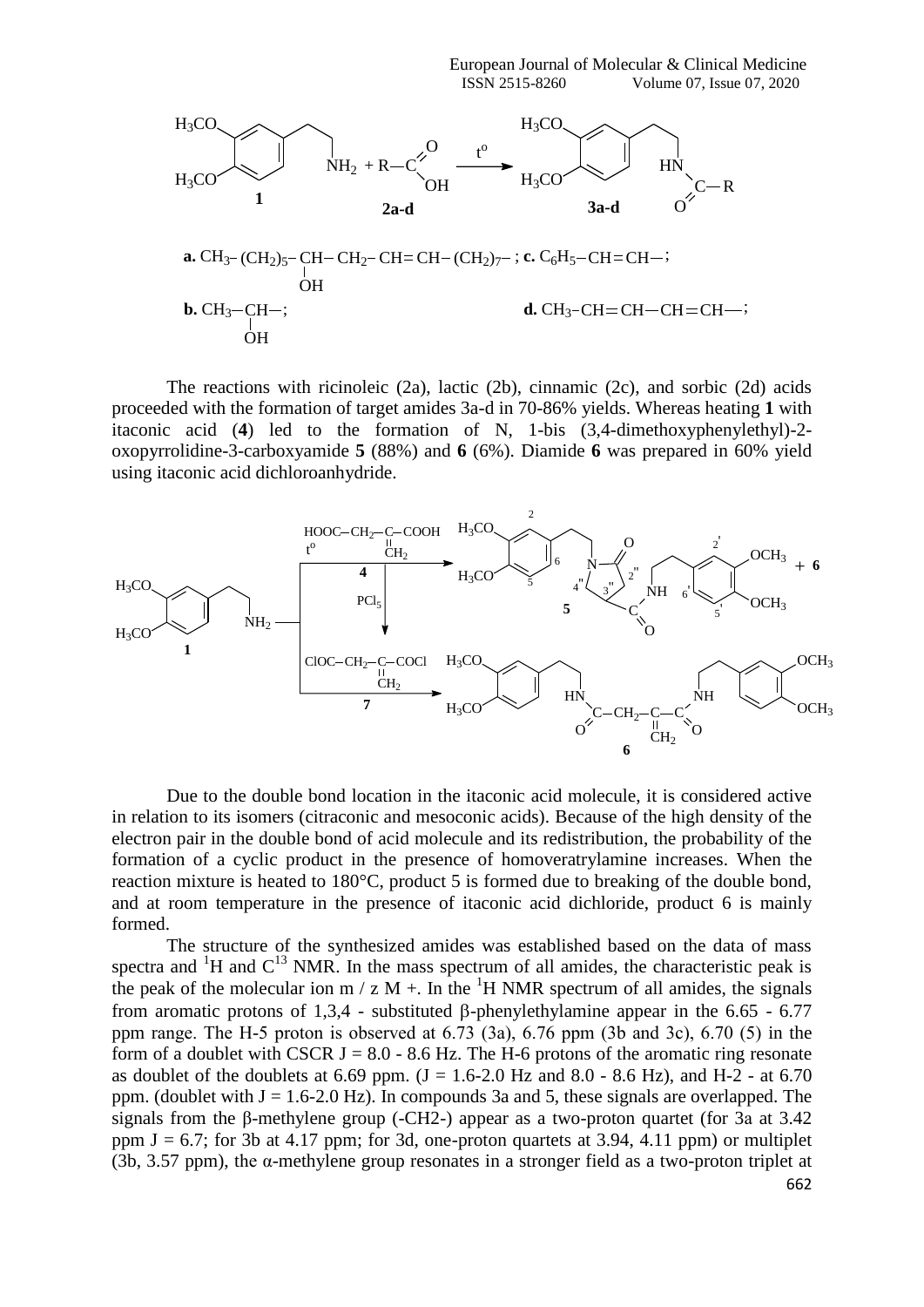2.68-278 ppm. with CSCR J = 6.9 Hz. The signals of remaining protons appear in the area corresponding to the obtained structure.

In NMR  $H^1$  spectrum of 5 there is a signal from one NH group at 6.25 ppm. and there is no signal for = CH2 group. In the area 2.6-3.6 ppm substance 5 along with  $\alpha$ -, $\beta$ - protons, protons of the 2 '' - methylene group of the oxopyrrolidine ring appear at 2.58 ppm. in the form of a multiplet, methine proton H-3 '' at 2.96 ppm and protons 4 '' of the methylene group at 3.33 (H-ax) and 3.56 ppm. (H-eq).

All these data confirm the formula 5 given for itaconic acid monoamide.

According to the PASS data, the obtained compounds should have a cytoprotective effect.

#### *Experimental part:*

NMR H<sup>1</sup> and  $C^{13}$  spectra were recorded on Unity-400 + Varian (400 MHz) (solvent CDCl<sub>3</sub>, internal standard HMDS). High-resolution mass spectra were recorded on an Agilent Technologies 6420 Triple Quad LC/MS instrument. The Rf value was determined on silica gel plates LS 5/40 (Czechoslovakia) using a solvent system chloroform: methanol 1 (8: 1), 2 (8: 2). Melting points of all synthesized substances were determined on a Stuart SMP10 Melting Point Apparatus. Itaconic acid dichloride was prepared according to the method [13].

#### *General procedure for the preparation of amides 3а-g.*

A mixture of 1 mole of homoveratrylamine and 1 mole of carboxylic acid was dissolved in 5 ml of methanol. Spontaneous heating occurred. The mixture was then heated in an oil bath for 2 h at 180 ° C. The progress of the reaction was monitored by TLC.The reaction mixture was dissolved in 100 ml of chloroform.The chloroform layer was first washed with 3% hydrochloric acid solution and with water until neutral. Following, the chloroform solution was washed with a 2% sodium hydroxide solution and with water until neutral.Obtained chloroform was dried over Na2SO4 and evaporated. The residue was crystallized from acetone-hexane mixture.

**(Z) -N- (3,4-Dimethoxyphenylethyl) -12-hydroxyoctadeken-9-amide (cis) (3а),**  $C_{28}H_{47}O_4N$  has been prepared from 1.65 g (0.0091 mol) of homoveratrylamine and 2.72 g (0.0091 mol) of ricinoleic acid. The yield is 3.62 g (86%), mp. 88-90  $\degree$  C (acetone-hexane), Rf 0.83 (system 1).

<sup>1</sup>H NMR spectrum (400 MHz, CDCl<sub>3</sub>, ppm, J / Hz): 0.80 (3H, t, J = 7.0, H-18'), 1.17  $(22H, m, H-2'-7', H-13'-17'), 1.51$   $(2H, t, J = 7.1, H-8'), 1.93$   $(1H, q, J = 6.0, H-12'), 2.04$ (2H, t, J = 7.7, H-11'), 2.68 (2H, t, J = 6.9, H-α), 3.42 (2H, q, J = 6.7, H-β), 3.79 (6H, s, OCH<sub>3</sub>), 5.26 (2H, br.t, J = 6.3, H-9', 10'), and 5.43 (1H, br.s, OH-12'), 6.65 (2H, m, H-2, 6), 6.73 (1H, d,  $J = 8.6$ , H-5).

<sup>13</sup>C NMR spectrum (100 MHz, CDCl<sub>3</sub>), ppm (J / Hz): 14.20 (C-18'), 22.76 (C-17'), 25.76 (C-14), 25.85 (C-3 ), 27.25 (C-4), 27.29 (C-5), 29.21 (C-6), 29.35 (C-15), 29.39 (C-7), 29.58 (C-8), 29.78 (C-16), 29.83 (C-12), 31.97 (C-2), 35.38 (C-13), 35.80 (C-11), 36.92 (C-α), 40.70 (C -β), 173.27 (C-1), 55.91 (C-OCH3), 55.97 (C-OCH3), 111.35 (C-5), 111.92 (C-2), 120.69 (C-6), 129.78 (C -10), 130.07 (C-9), 131.49 (C-1), 147.72 (C-4), 149.08 (C-3), 173.27 (C-1).

Mass spectrum m / z  $461M<sup>+</sup>$  (462), 448, 434, 420, 124, 60.

N- (3,4-Dimethoxyphenylethyl)-2-hydroxypropanamide (3b), **С13H19O4N**. has been prepared from 1.81 g (0.01 mol) of homoveratrylamine and 0.9 g (0.01 mol) and lactic acid. The yield is 1.77 g (70%), mp. 70-71 ° C (acetone - hexane), R*<sup>f</sup>* 0.40 (system 2).

<sup>1</sup>H NMR spectrum (400 MHz, CDCl<sub>3</sub>, ppm, J / Hz): 1.34 (3H, d, J = 6.7, H-3'), 2.73  $(2H, t, J = 7.1, H-\alpha)$ , 3.46 (2H, q, J = 6.7, H-β), 3.81 (3H, s, OCH<sub>3</sub>), 3.82 (3H, s, OCH<sub>3</sub>), 4.10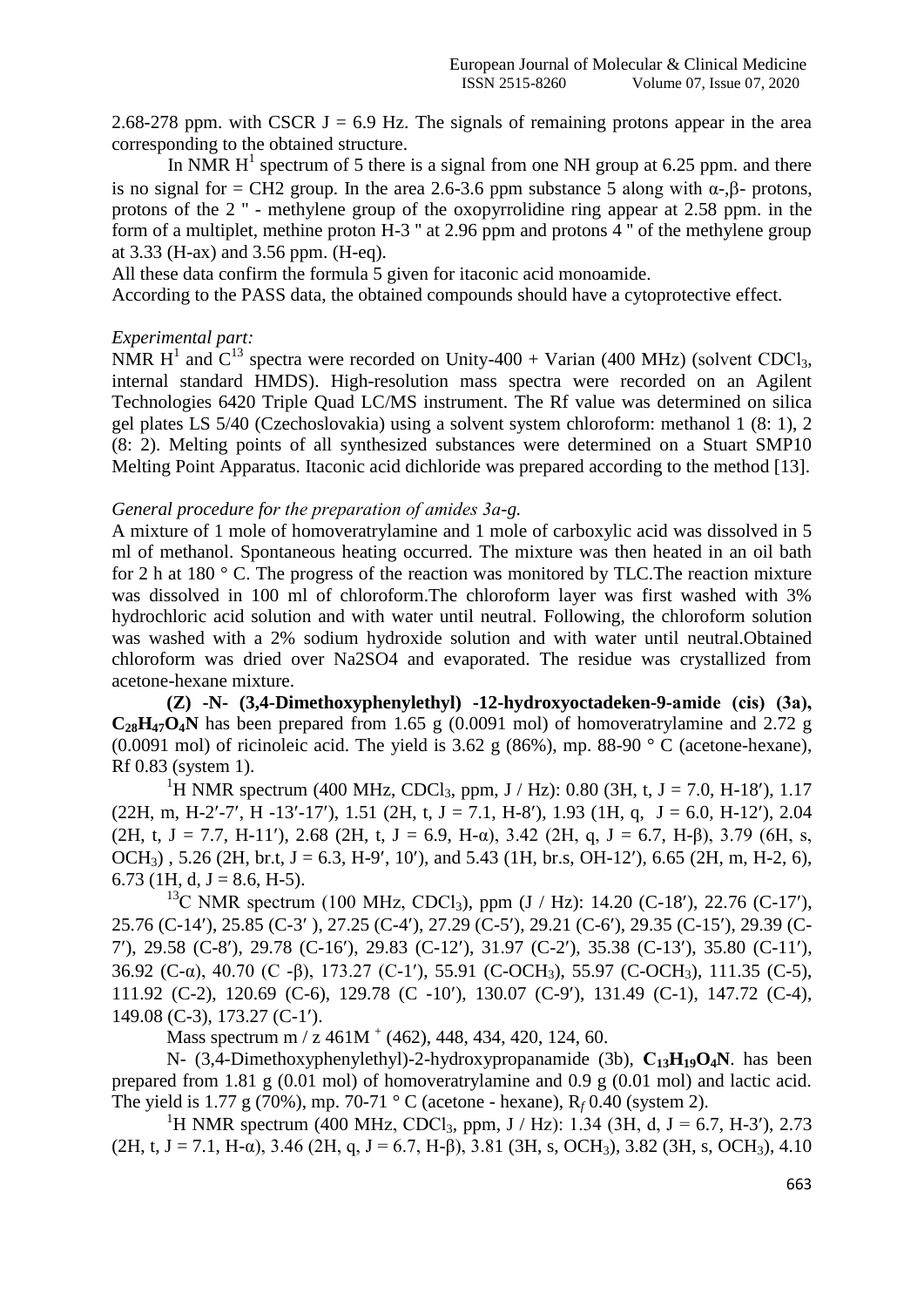(1H, br.s, OH), 4.17 (1H, q, J = 6.8, H-2'), 6.69 (2H, overlapped, H = 2, 6), 6.77 (1H, d, J = 8.6, H-5), 6.90 (1H, br.s, NH).

<sup>13</sup>C NMR spectrum (100 MHz, CDCl<sub>3</sub>), ppm (J, Hz): 21.26 (C-3'), 35.19 (C-α), 40.60 (C-β), 55.98 (C-OCH3), 55.98 (C-OCH3, 68.10 (C-2), 111.44 (C-5), 111.97 (C-2), 120.73  $(C-6)$ , 131.10  $(C-1)$ , 147.73  $(C-4)$ , 149.01  $(C-3)$ , 175.56  $(C-1')$ .

Macc spectrum m / z:  $253$  [M]  $^+$ ,  $224$ ,  $165$ ,  $124$ , 60.

**N-**  $(3,4$ **-Dimethoxyphenylethyl) -3-phenylpronenamide (3c),**  $C_{19}H_{21}O_3N$  **has been** prepared from 2.0 g (0.011 mol) of homoveratrylamine and 1.64 (0.011 mol) of cinnamic acid. The yield is 2.78 g (81%), mp 121-122 ° C (acetone),  $R_f$  0.82 (system 2).

<sup>1</sup>H NMR spectrum (400 MHz, CDCl<sub>3</sub>, ppm, J / Hz): 2.78 (2H, t, J = 6.9, H- $\alpha$ ), 3.57 (2H, br.s, H-β), 3.78 (3H , s, OCH3), 3.79 (3H, s, OCH3), 6.20 (1H, br.s, NH), 6.36 (1H, d, J  $= 15.6$ , H-2'), 6.68 (2H, overlapped, H- 2, 6), 6.73 (1H, d, J = 8.0, H-5), 7.27 (3H, m, H-3", 4", 5"), 7.39 (1H, overlapped, H- 2", 6"), 7.59 (1H, d, J = 15.6, H-3").

<sup>13</sup>C NMR spectrum (100 MHz, CDCl<sub>3</sub>), ppm (J, Hz): 35.20 (C-α), 41.31 (C-β), 55.96 (C-OCH3), 55.96 (C-OCH3), 111.44 ( C-5), 112.02 (C-2), 120.12 (C-2), 120.74 (C-6), 127.96 (C-4"), 128.92 (C-2", 6"), 129.96 (C- 3", 5"), 131.29 (C-1), 134.70 (C-1"), 141.73 (C-3), 147.73 (C-4), 149.11 (C-3), 166.41 (C-1 ).

Mass spectrum m / z:  $311 \text{ M}^+$  (312) 219, 165, 113, 60.

N- (3,4-Dimethoxyphenylethyl) -hexa-2,4-dienamide (3d), **С16H21O3N** has been prepared from 1.81 g (0.01 mol) of homoveratrylamine and 1.12 g (0.01 mol) of sorbic acid. The yield is 2.25 g of oily product (82%), R*f* 0.71 (system 2).

<sup>1</sup>H NMR spectrum (400 MHz, CDCl<sub>3</sub>, ppm, J / Hz): 1.07 (3H, d, J = 6.5, CH<sub>3</sub>-6'), 2.78 (2H, m, H-α), 3.78 (3H, s, OCH3), 3.79 (3H, s, OCH3), 3.94 and 4.14 (each 1H, m, H-β), 4.63 (1H, br.s, NH), 5.62 (1H, m, H-5) , 5.90 (1H, d, J = 9.7, H-2), 6.35 (1H, m, H-4), 6.70 (4H, overlapped, H-2, 5, 6, 3).

<sup>13</sup>C NMR spectrum (100 MHz, CDCl<sub>3</sub>), ppm (J, Hz): 18.03 (C-6'), 35.18 (C- $\alpha$ ), 41.15 (C-β), 55.91 (С-OCH3), 55.91 (C-OCH3), 111.23 (C-5), 112.13 (C-2), 120.61 (C-2), 120.81 (C-6), 124.56 (C-4), 127.68 (C-5) , 131.81 (C-1), 137.64 (C-3), 147.54 (C-4), 148.81 (C-3), 163.69 (C-1).

N, 1-bis- (3,4-dimethoxyphenylethyl) -2-oxopyrrolidine-3-carboxyamide (5),  $C_{25}H_{32}O_6N_2$  has been prepared from 3.62 g (0.02 mol) of homoveratrylamine and 1.3 g (0.01 mol) of itaconic acid. The yield is 4.0 g (88%) mp 87-88 ° C (acetone - hexane), R*f* 0.73 (system 2).

<sup>1</sup>H NMR spectrum (400 MHz, CDCl<sub>3</sub>, ppm, J / Hz): 2.58 (2H, m, H-2''), 2.68 (4H, q,  $J = 7.8$ , H-α, α'), 2.96 (1H, n, J = 7.7, H-3"), 3.33 (1H, t, J = 9.4, H-4"), 3.42 (4H, q, J = 7.7, H-β, β'), 3.56 (1H, dd, J = 6.8, 9.6, H-4''), 3.75, 3.76, 3.77, 3.78 (each 3H, s. OCH<sub>3</sub>-3, 4, 3'. 4'), 6.25 (1H, br., NH), 6.64-6.70 (4H, signals overlapped,  $H = 2, 2', 6, 6'$ ), (2H, d, J = 8.5, H-5, 5).

<sup>13</sup>C NMR spectrum (100 MHz, CDCl<sub>3</sub>), ppm (J, Hz): 33.05 (C-3'), 35.12 (C- α, α'), 37.47 (C-2), 41.08 (C- 4), 44.66 (C-β), 50.58 (C-β), 56.97 (C-OCH3), 55.97 (C-OCH3), 55.97 (C-OCH<sub>3</sub>), 55.97 (C-OCH<sub>3</sub>), 111.40 (C-5, 5'), 111.82 (C-2), 111.92 (C-2'), 120.64 (C-6), 120.71 (C-6), 130.62 (C-1), 131.12 (C-1 ), 147.76 (C-4), 147.78 (C-4), 149.04 (C-4), 149.07 (C-4), 171.76 (C-1), 173.56 (C-3а).

Mass spectrum m / z 456 M <sup>+</sup>, 346, 219, 165, 113, 60.

**N 1 ,N<sup>4</sup>** -bis (3,4-dimethoxyphenylethyl) -2-methylene succinamide (6), **С25H32O6N2**. 3 g (0.018 mol) of itaconic acid dichloride was dissolved in 20 ml of benzene. To this solution, 6.5 g (0.036 mol) of homoveratrylamine in 10 ml of benzene was added dropwise over 2